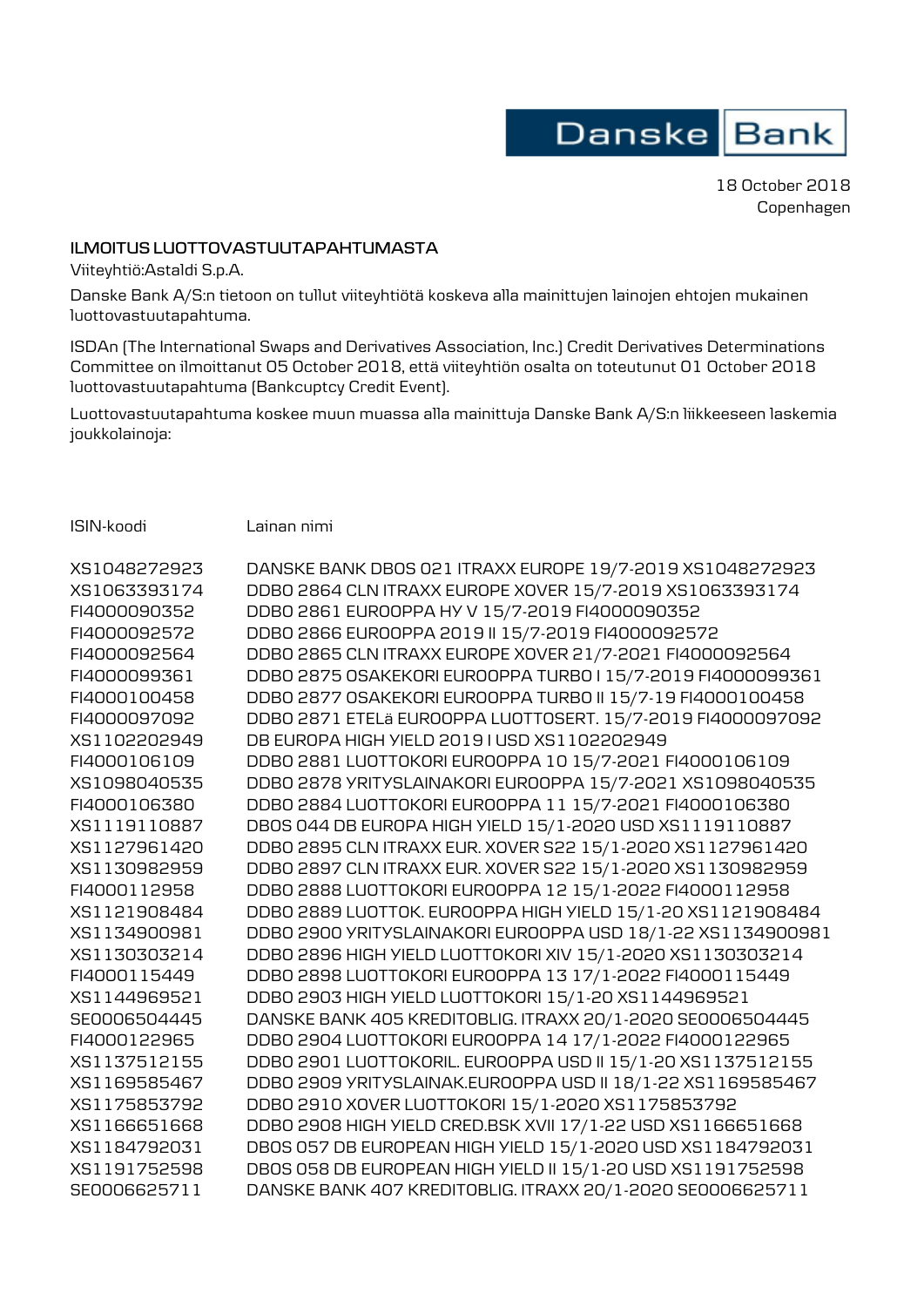XS1198871433 DDBO 2914 YRITYSLAINA.EUROOPPA USD III 18/1-22 XS1198871433 FI4000148770 DDBO 2915 OSAKEKORI EUROOPPA TURBO I 15/1-2020 FI4000148770 XS1191110300 DDBO 2911 LUOTTOK. EUROOPPA FIXF USD 18/1-2022 XS1191110300 DK0030360813 DANSKE BANK XO I EUR 15/7-2020 DK0030360813 XS1218408554 DDBO 2921 CLN 15/7-2020 XS1218408554 XS1218407150 DDBO 2920 SX5E CLN 15/7-2020 XS1218407150 FI4000148531 DDBO 2913 SUOMIKORI TEHO YHDISTELMäLA. 15/1-20 FI4000148531 XS1206399195 DDBO 2917 LUOTTOKOR.EUROOPPA FF USD II 15/7-22 XS1206399195 FI4000149984 DDBO 2918 LUOTTOKORI EUROOPPA 18 15/7-2022 FI4000149984 XS1228784143 DDBO 2924 TAALERITEHDAS FINANS. PLUS 15/7-2020 XS1228784143 XS1234693486 DDBO 2925 TAALERIT.EUROOP.FIN. PLUS 15/7-2020 XS1234693486 XS1229089765 DBOS 076 DB EUROPE HIGH YIELD USD 15/7-2020 XS1229089765 FI4000153705 DDBO 2923 LUOTTOKORI EUROOPPA 19 15/7-2022 FI4000153705 XS1230368166 DDBO 2919 EUROOPPA.SUURV.CLN OVERLAY 15/7-2020 XS1230368166 FI4000157250 DDBO 2926 LUOTTOKORI EUROOPPA 20 15/7-2022 FI4000157250 XS1241581419 DDBO 2927 EUROOPP.FINANSS.YHDISTELM. 15/7-2020 XS1241581419 XS1254818096 DDBO 2929 XOVER S23 15/7-2020 XS1254818096 FI4000161922 DDBO 2930 LUOTTOKORI EUROOPPA 21 15/7-2022 FI4000161922 XS1254966010 DDBO 2928 LUOTTOKORI EUROOPPA VI 15/7-2022 XS1254966010 XS1285220932 DDBO 2932 SX5E CLN 15/7-2020 II XS1285220932 FI4000170535 DDBO GTM 2448 KO HY EUROPA 15/7-2022 FI4000170535 FI4000171004 DDBO 2940 YRITYSLAINAKORI EUROOPPA III 15/1-21 FI4000171004 FI4000167432 DDBO 2931 LUOTTOKORI EUROOPPA 23 15/7-2022 FI4000167432 SE0006994141 DANSKE BANK 412 KREDITOBLIG. ITRAXX 20/7-2020 SE0006994141 XS1290992087 DDBO 2934 LUOTTOKORIL. EUROOPPA VII 15/7-2020 XS1290992087 XS1304470401 DDBO 2946 HY XVI 15/1-2021 XS1304470401 XS1299136900 DDBO 2941 ETELä-EUROOPPA YHDISTELMäL 15/1-2021 XS1299136900 FI4000171095 DDBO 2942 KIINA TEHO YHDISTELMäL. 2 15/1-2021 FI4000171095 FI4000176623 DDBO 2949 LUOTTOKORI EUROOPPA 25 16/1-2023 FI4000176623 XS1325846563 DDBO 2952 TAAL.LAATUYH.RUOTSI II PLUS 15/1-21 XS1325846563 XS1321981364 DDBO 2951 LUOTTOK. EUROOPPA VIII USD 15/1-2021 XS1321981364 FI4000188875 DDBO 2955 LUOTTOKORI EUROOPPA 27 16/1-2023 FI4000188875 XS1368412034 DDBO FCE EUROPE HIGH-YIELD 15/1-2021 XS1368412034 FI4000189055 DDBO 2956 YRITYSKORILAINA EUROOPPA X 15/1-2021 FI4000189055 XS1362984020 DDBO FCB LUOTTOKORILAINA EUROOPPA IX 15/1-2021 XS1362984020 XS1373985081 DBOS 118 DB EUROPE HIGH YIELD EUR 15/01-2021 XS1373985081 FI4000192497 DDBO 2962 YRITYSKORIL. EUROOPPA 15/1-2021 FI4000192497 SE0008242713 DDBO SC10 9/7-2021 SE0008242713 FI4000198072 DDBO FC12 YRITYSKORILAINA EUROOPPA XII 15/1-21 FI4000198072 XS1389924116 DDBO FC13 LUOTTOKORILAINA EUROOPPA X 15/7-2021 XS1389924116 XS1394274168 DDBO FC15 HIGH YIELD CREDIT BASKET 15/7-2021 XS1394274168 SE0008374466 DDBO CAM SC1D CLN2 9/7-2021 SE0008374466 SE0008294862 DDBO SC13 KO EUROPA HIGH YIELD 1604 9/7-2021 SE0008294862 FI4000206925 DDBO FC18 VAIHTOEH. TEHO YHDISTELMäLA. 15/7-21 FI4000206925 XS1419643132 DDBO FC1B HIGH YIELD CREDIT BASKET 15/7-2021 XS1419643132 XS1405932739 DDBO FC19 EUROOPPA FINANSSI YHDISTELM 15/7-21 XS1405932739 SE0008322168 DDBO GTM 2740 9/7-2021 SE0008322168 FI4000207139 DDBO GTM 2749 9/7-2021 FI4000207139 FI4000210745 DDBO FC20 LUOTTOKORILAINA EUROOPPA XI 15/7-21 FI4000210745 FI4000210844 DDBO GTM 2796 9/7-2021 FI4000210844 SE0008585814 DDBO GTM 2786 9/7-2021 SE0008585814 FI4000219639 DDBO FC24 LUOTTOKORILAINA EUROOPPA XII 15/7-21 FI4000219639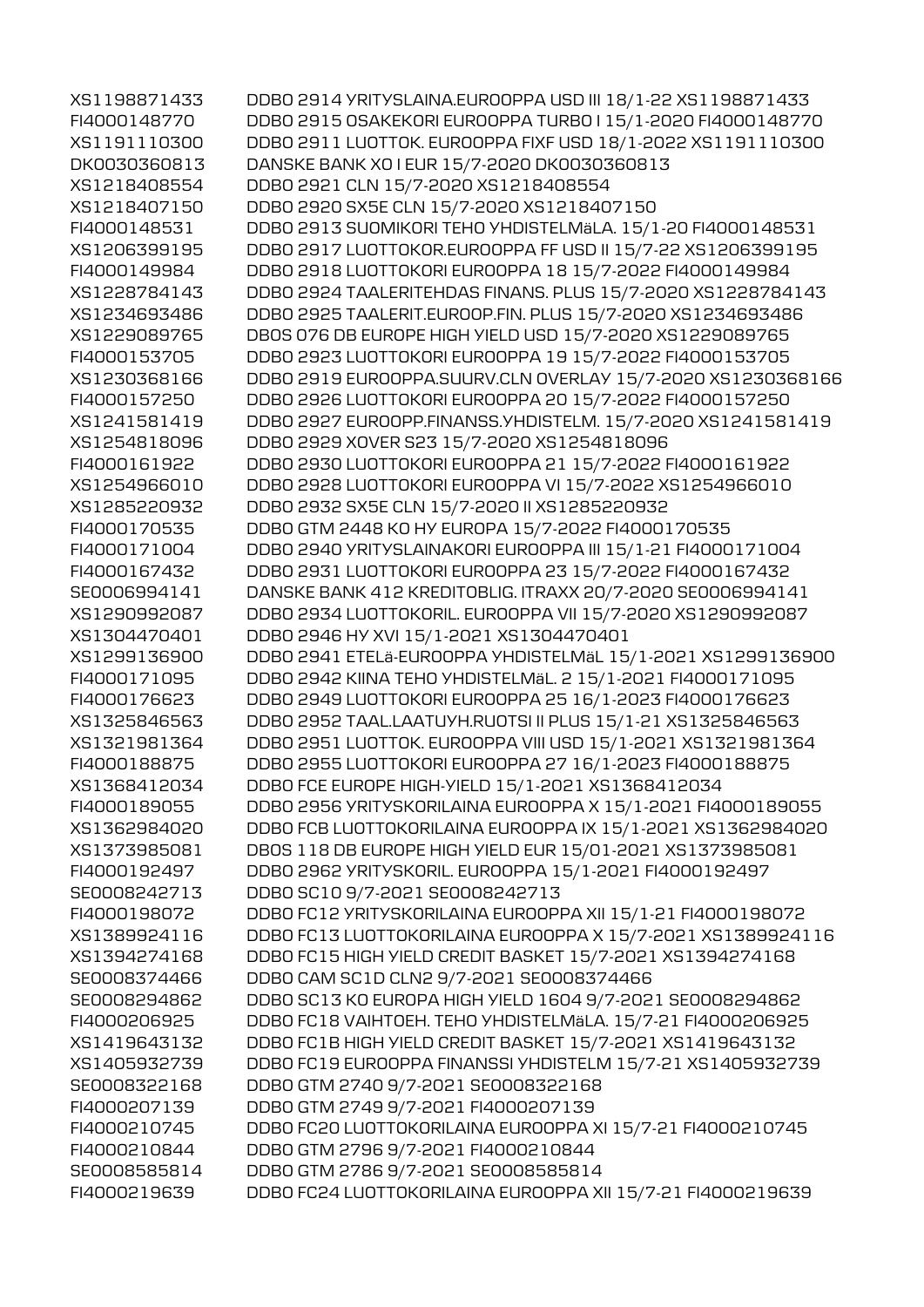XS1496333912 DDBO FC26 17/1-2022 XS1496333912 FI4000223540 DDBO FC27 LUOTTOKORILAINA EUROOPPAXIII 15/1-22 FI4000223540 XS1502421859 DDBO FC28 LUOTTOK. EUROOPPA MALT. II 15/1-2020 XS1502421859 FI4000223953 DDBO GTM 2874 9/1-2022 FI4000223953 XS1518865230 DDBO FC2C EUROOPPA HY KORI 5 V PLUS 17/1-2022 XS1518865230 SE0009190937 DDBO SC2C 12/1-2022 SE0009190937 FI4000224167 DDBO FC29 LUOTTOKORILAINA EUROOPPA XIV 15/1-22 FI4000224167 SE0009495864 DDBO SC3C 12/1-2022 SE0009495864 SE0009409261 DDBO GTM 2950 20/1-2022 SE0009409261 FI4000236385 DDBO FC32 LUOTTOKORILAINA EUROOPPA XV 17/1-22 FI4000236385 XS1571125894 DDBO FC36 15/1-2022 XS1571125894 XS1575053605 DDBO FC38 15/1-2022 XS1575053605 XS1592184573 DDBO FC3D 15/7-2022 XS1592184573 XS1586973601 DDBO FC3A 15/7-2022 XS1586973601 SE0009554553 DDBO GTM 2986 20/1-2022 SE0009554553 FI4000243407 DDBO FC37 LUOTTOKOR. EUROOPPA KERRY.II 17/1-22 FI4000243407 XS1622570056 DDBO FC44 LUOTTOKORILAINA EUROOPPA 15/7-22 XS1622570056 XS1622562384 DDBO FE7A EUROOPPA YHDISTELMäLAINA 15/7-2022 XS1622562384 XS1637862225 DDBO DC17 15/7-2022 XS1637862225 XS1627768432 DDBO FC48 15/7-2022 XS1627768432 XS1627766733 DDBO FC47 15/7-2022 XS1627766733 SE0009805914 DDBO GTM 3087 15/7-2022 SE0009805914 XS1666259046 DDBO FC4B 15/7-2022 XS1666259046 XS1666257263 DDBO FC4C 15/7-2022 XS1666257263 SE0010100479 DDBO GTM 3134 15/7-2022 SE0010100479 XS1706285787 DDBO FC51 15/1-2023 XS1706285787 XS1706281109 DDBO FC4F 15/1-2023 XS1706281109 XS1708135378 DDBO FC52 15/1-2023 XS1708135378 DK0030407630 DDBO DC19 15/1-2023 DK0030407630 DK0030407556 DDBO DC1A 15/1-2023 DK0030407556 SE0010414771 DDBO GTM 3228 15/1-2023 SE0010414771 XS1725498965 DDBO FC58 15/1-2023 XS1725498965 XS1742910638 DDBO FC59 15/1-2023 XS1742910638 SE0010414896 DDBO GTM 3261 15/01-2023 SE0010414896 SE0010414920 DDBO GTM 3309 15/01-2023 SE0010414920 SE0010415091 DDBO GTM 3338 9/1-2023 SE0010415091 XS1791486761 DDBO FR9 15/1-2023 XS1791486761 XS1800026939 DDBO FC61 15/7-2023 XS1800026939 XS1802398476 DDBO FRB 15/1-2023 XS1802398476 SE0010415083 DDBO GTM 3333 9/1-2023 SE0010415083 SE0010415075 DDBO GTM 3332 9/1-2023 SE0010415075 SE0010947275 DDBO SC6F 9/7-2023 SE0010947275 XS1806328594 DDBO FC63 15/7-2023 XS1806328594 XS1819982882 DDBO FC68 15/7-2023 XS1819982882 XS1808443250 DDBO FC66 15/7-2023 XS1808443250 XS1816215831 DDBO FC67 15/7-2023 XS1816215831 XS1828091527 DDBO FC69 15/7-2023 XS1828091527 SE0010947291 DDBO SIF 1798 9/7-2023 SE0010947291 XS1844094372 DDBO FC6D 15/7-2023 XS1844094372 XS1832986746 DDBO FC6A 15/7-2021 XS1832986746 XS1856267841 DDBO FC6E 15/7-2023 XS1856267841 XS1840602996 DDBO FC6B 15/7-2023 XS1840602996